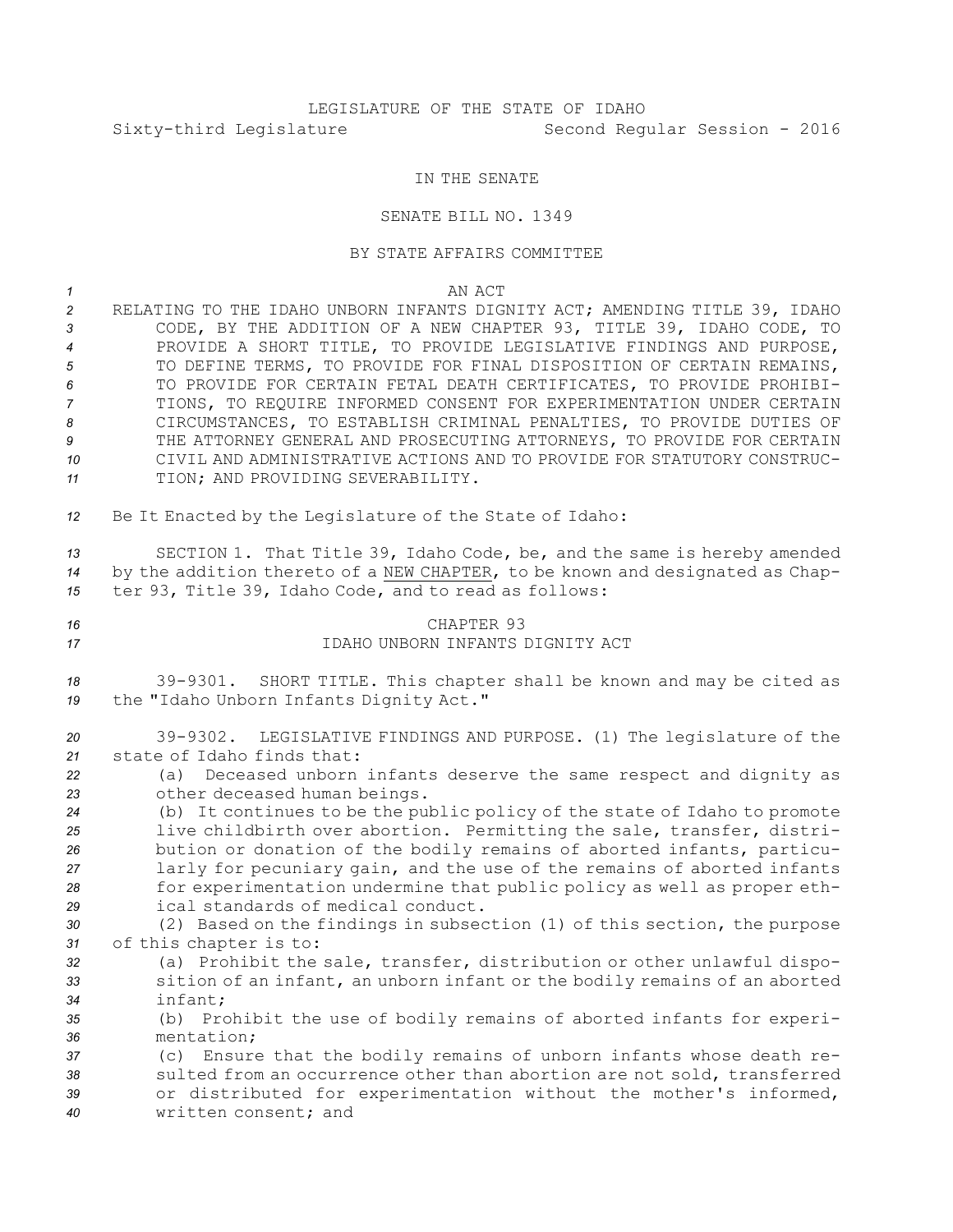*<sup>1</sup>* (d) Prohibit all Idaho institutions of higher education that receive *<sup>2</sup>* public moneys from engaging in medical research using organs or tissue, *<sup>3</sup>* including human embryonic stem cells, obtained from aborted infants.

*<sup>4</sup>* 39-9303. DEFINITIONS. As used in this chapter:

*<sup>5</sup>* (1) "Aborted infant" means <sup>a</sup> deceased unborn infant whose death was *<sup>6</sup>* caused by abortion.

*<sup>7</sup>* (2) "Abortion" has the same meaning as provided in section 18-604, *8* Idaho Code.

*<sup>9</sup>* (3) "Bodily remains" means the physical remains, corpse, body parts or *<sup>10</sup>* tissue of <sup>a</sup> deceased unborn infant who has been expelled or extracted from *11* the infant's mother.

 (4) "Experiment" or "experimentation" means the use of bodily remains, including embryonic stem cells, in any trial, test, procedure or observation carried out with the goal of verifying, refuting or establishing the valid-ity of <sup>a</sup> hypothesis, but does not include:

*<sup>16</sup>* (a) Diagnostic or remedial tests, procedures or observations that have *<sup>17</sup>* the purpose of promoting the life or health of an unborn infant or infant 18 or of the mother of an unborn infant or infant; or

*<sup>19</sup>* (b) Pathological study.

 (5) "Fetal death" means the death of an unborn infant prior to expulsion or extraction from the unborn infant's mother, provided that the unborn in- fant reached <sup>a</sup> stage of development such that there are cartilaginous struc- tures or fetal or skeletal parts. The unborn infant's death is indicated by the fact that, after such expulsion or extraction, the unborn infant does not breathe or show any other evidence of life such as <sup>a</sup> heartbeat, pulsation of the umbilical cord or definite movement of voluntary muscles.

*<sup>27</sup>* (6) "Final disposition" means the burial, cremation or other legal dis-*<sup>28</sup>* position of <sup>a</sup> deceased unborn infant.

 (7) "Miscarriage" means the spontaneous or accidental death of an un- born infant in utero other than by induced abortion or stillbirth. The in- fant's death is indicated by the fact that, after the expulsion or extrac- tion of the unborn infant, the infant does not breathe or show any other ev- idence of life such as <sup>a</sup> heartbeat, pulsation of the umbilical cord or defi-nite movement of voluntary muscles.

*<sup>35</sup>* (8) "Stillbirth" has the same meaning as provided in section 39-241, *36* Idaho Code.

*<sup>37</sup>* (9) "Unborn infant" has the same meaning as "fetus" and "unborn child" *<sup>38</sup>* as provided in section 18-604, Idaho Code.

 39-9304. RELEASE OF REMAINS FOR FINAL DISPOSITION. In every instance of fetal death, regardless of the duration of the pregnancy, the individual in charge of the institution where the bodily remains of the deceased unborn infant were expelled or extracted shall notify the mother or the mother's au- thorized representative that the mother has <sup>a</sup> right to receive and dispose of her deceased unborn infant's bodily remains. Upon request by the mother or her authorized representative, the institution shall make arrangements for the release of the bodily remains to the mother or her authorized representa-tive for final disposition in accordance with applicable law.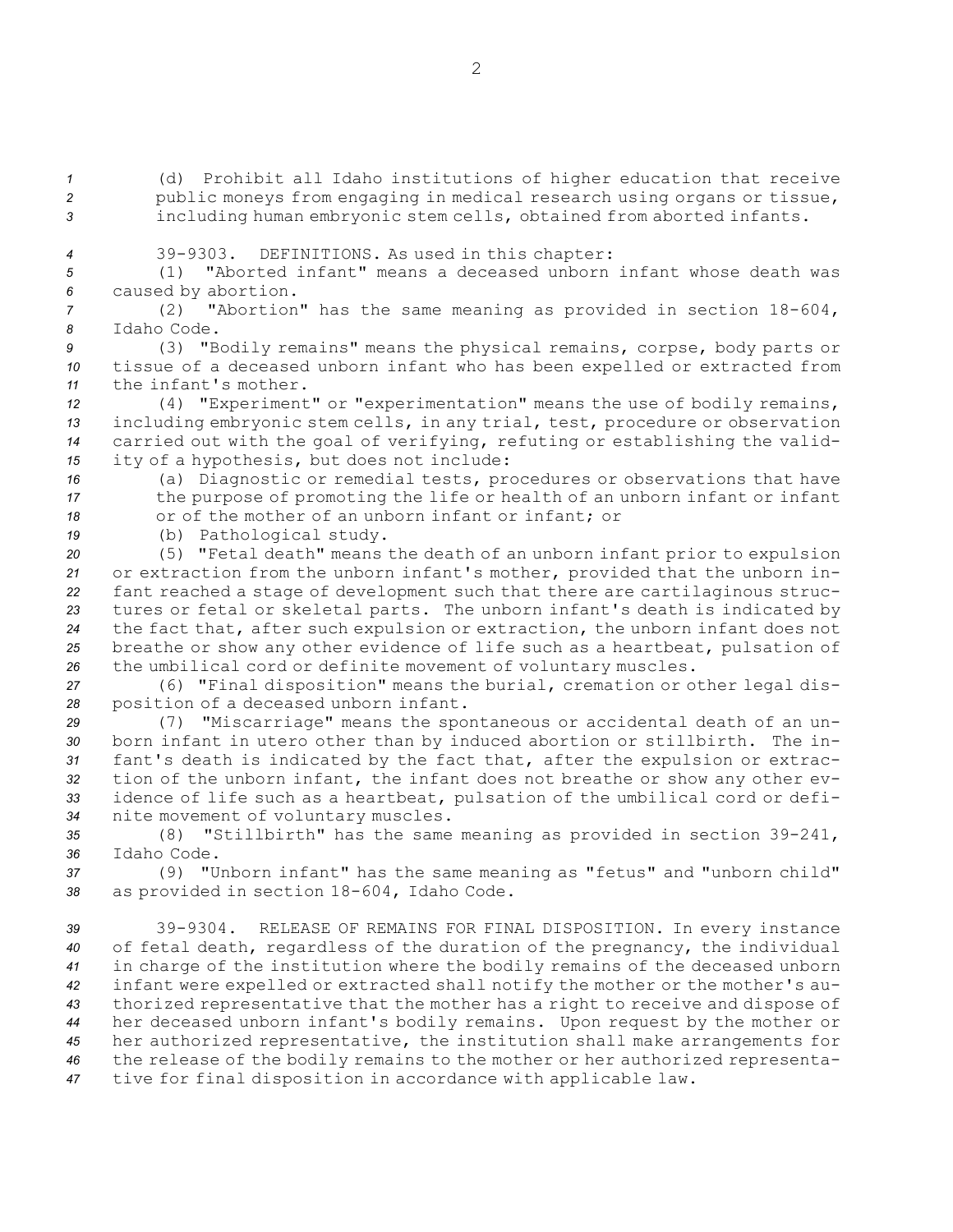39-9305. FETAL DEATH CERTIFICATES. The state registrar of vital sta- tistics shall establish such forms and procedures as are necessary to pro- vide death certificates for unborn infants whose death occurred as <sup>a</sup> result of miscarriage and shall issue such <sup>a</sup> death certificate upon request of the deceased unborn infant's mother.

*<sup>6</sup>* 39-9306. PROHIBITIONS. (1) No person shall knowingly sell, transfer, *<sup>7</sup>* distribute, donate, accept, use or attempt to use the body or bodily remains *8* of an aborted infant.

*<sup>9</sup>* (2) No person shall aid or abet any such sale, transfer, distribution, *<sup>10</sup>* other unlawful disposition, acceptance, use or attempted use of the body or *<sup>11</sup>* bodily remains of an aborted infant.

 (3) No person or public institution operating in Idaho shall use an in- fant or unborn infant, or the bodily remains or embryonic stem cells of an aborted infant in animal or human research, experimentation or study, or for transplantation, except:

*<sup>16</sup>* (a) For diagnostic or remedial procedures that have the purpose of pro-*<sup>17</sup>* moting the life or health of the infant, unborn infant or the infant or *18* unborn infant's mother; or

*<sup>19</sup>* (b) For pathological study.

*<sup>20</sup>* (4) No person shall experiment upon an unborn infant who is intended to *<sup>21</sup>* be aborted unless the experimentation is therapeutic to the unborn infant.

 39-9307. INFORMED CONSENT REQUIRED FOR CERTAIN EXPERIMENTATION. Bod- ily remains of an unborn infant whose death occurred as <sup>a</sup> result of miscar- riage or stillbirth may be used for animal or human research, experimenta- tion, study or transplantation only if the mother of the deceased unborn in-fant makes <sup>a</sup> signed, written statement declaring that:

*<sup>27</sup>* (1) The mother donates the specific bodily remains for animal or human *<sup>28</sup>* research, experimentation, study or transplantation;

*<sup>29</sup>* (2) The donation is made without any restriction regarding the identity *<sup>30</sup>* of individuals who may be the recipients of transplantations of any bodily *31* remains;

*<sup>32</sup>* (3) The mother has not been informed of the identity of any individuals *<sup>33</sup>* who may be recipients of transplantations of bodily remains;

*<sup>34</sup>* (4) The mother understands her right to obtain the bodily remains for *<sup>35</sup>* final disposition in accordance with the provisions of this act; and

*<sup>36</sup>* (5) Full disclosure has been provided to the mother with regard to the *<sup>37</sup>* attending physician's interest, if any, in the research, experimentation, *<sup>38</sup>* study or transplantation to be conducted with specific bodily remains.

 39-9308. CRIMINAL PENALTIES. (1) <sup>A</sup> person who knowingly violates sec- tion 39-9306(1) or (2), Idaho Code, shall be guilty of <sup>a</sup> felony for each vi- olation and shall be subject to <sup>a</sup> fine not to exceed ten thousand dollars (\$10,000), imprisonment in the state prison for <sup>a</sup> term not to exceed five (5) years, or both.

 (2) <sup>A</sup> person who knowingly violates section 39-9306(3) or (4), Idaho Code, shall be guilty of <sup>a</sup> misdemeanor and shall be subject to <sup>a</sup> fine not to exceed one thousand dollars (\$1,000), imprisonment in <sup>a</sup> county jail not to exceed six (6) months, or both. Any person who pleads guilty to or is found